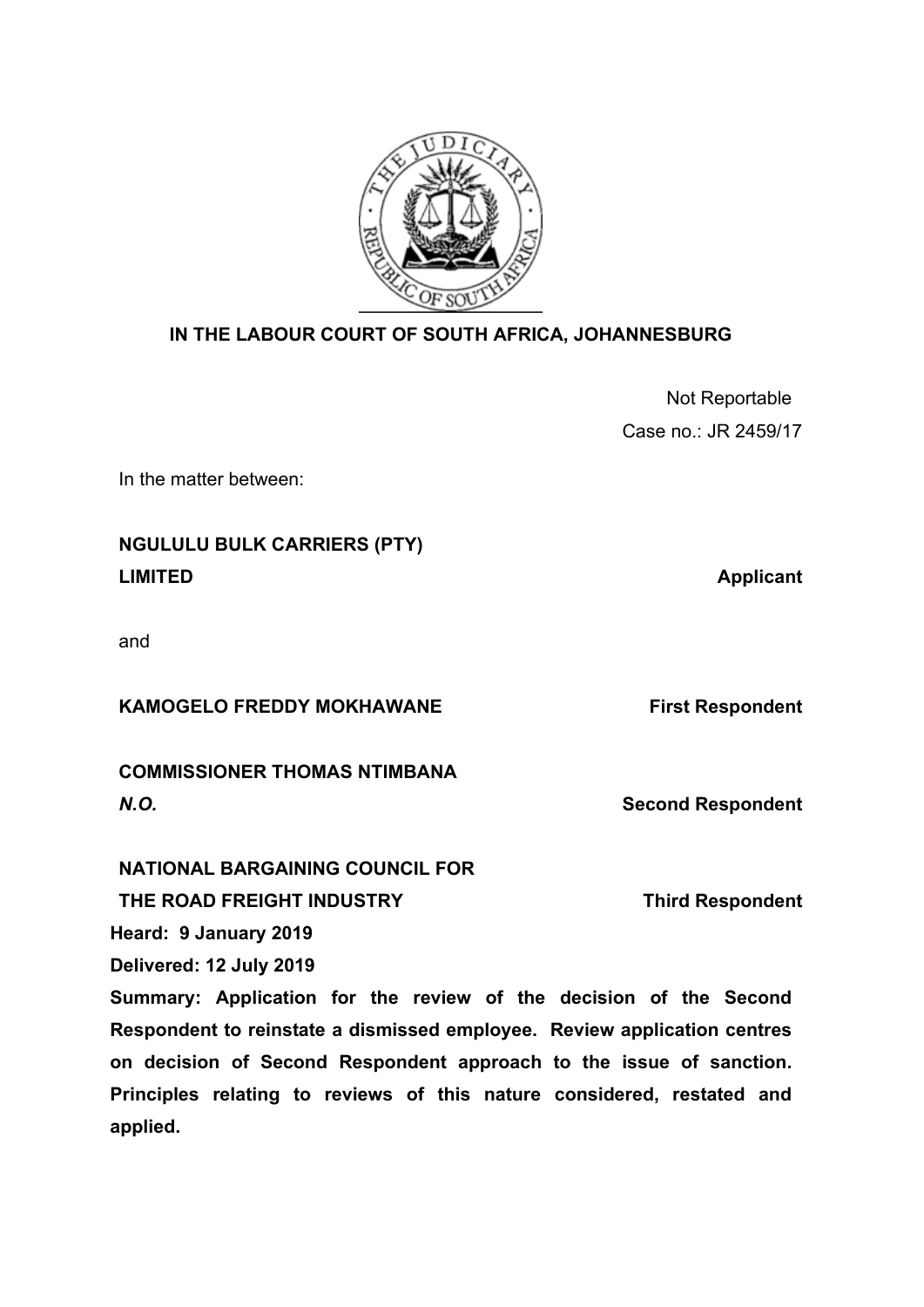#### **JUDGMENT**

#### **SNIDER AJ**

[1] This is an application for the review of an arbitration award made by the Second Respondent (the Commissioner) pursuant to an arbitration between the Applicant (the Employer) on the one hand, and the First Respondent (the employee) on the other, under the auspices of the Third Respondent. The arbitration was heard on 1 September 2017 and 18 October 2017. The award is dated 22 October 2017.

#### **Background**

- [2] Briefly, the background to this matter is as follows. The employer operates in the logistics industry and particularly, it appears from a conspectus of the evidence in the matter as a whole, and for the purposes of this judgment, in the bulk long distance transporting of various products, including products produced in the mining industry.
- [3] The Employee was employed by the Employer as a fleet controller from September 2007 until his dismissal on 20 June 2017.
- [4] A major aspect of the Employee's duties was to monitor the activities of trucks which were operated by the Employer for the purposes of its business. In order to monitor the activities of the trucks the Employer utilises what appears from the evidence to be a sophisticated tracking system which provides the fleet controllers with a variety of real time and historical information.
- $[5]$  The allegations against the Employee<sup>[1](#page-1-0)</sup> are  $-$ 
	- "a. serious misconduct in that on 4 May 2017 and 5 May 2017 you did

<span id="page-1-0"></span><sup>1</sup> Bundle of documents page 5.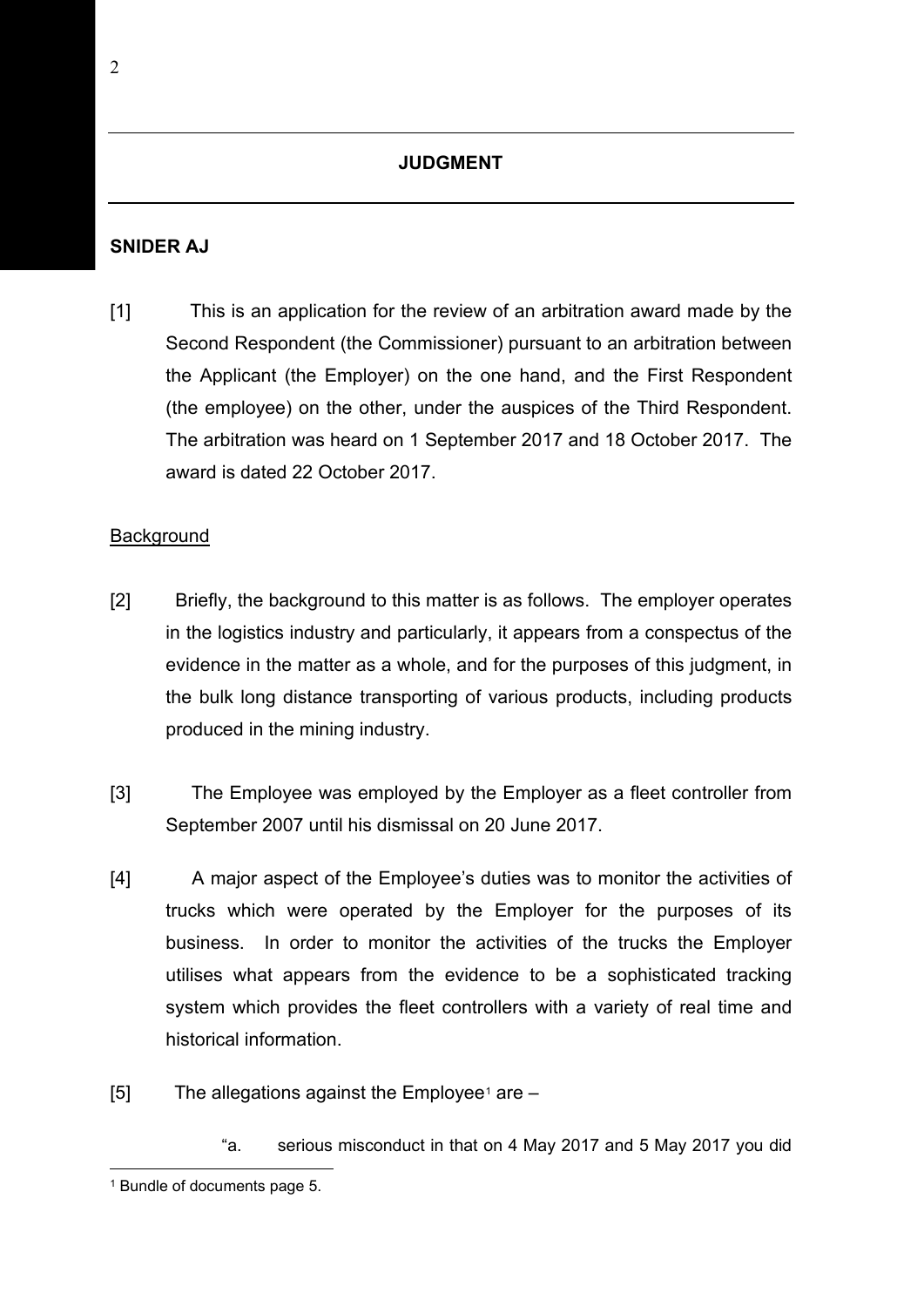not perform your duties as employed for. H2111 (HHN728MP) loaded at Lion on 4 May 2017 and stand at Lydenburg until the 5 May 2017 17H08 at not picked on the tracking or let management know about it;

- b. on 5 May 2017 did pick-up truck H2111 (HHN728MP) off-route but did not let management know about it;
- c. did not pick-up that H2111 (HHN728MP) off-loaded a load of Glencore Lion close to Kwena Dam at plus / minus 18H54 on 5 May 2017; and
- d. lost to company through your negligence."<sup>2</sup>
- [6] The issue which the Commissioner was required to decide was whether the Employee's dismissal was substantively fair. The Employee sought reinstatement. The procedural challenge to the dismissal was abandoned during the course of the arbitration.
- [7] Extensive evidence was led by the Employer in relation to the functioning of its business *vis a vis* the tracking and fleet controlling aspect and it was made clear that a key, if not vital, part of a fleet controller's role is to communicate with his managers if he observes anything untoward on the tracking system.
- [8] Evidence was given that the tracking system operates on the basis of what is called a "Geofence". The Geofence is an area electronically demarcated by the computer system within which certain trucks are entitled to operate, offload etc. The system provides data to the fleet controllers in respect of all of the trucks relevant activities.
- [9] It will indicate when a truck stops, speeds, goes off its designated route, or tips its load. When a truck is operated normally, the colour green is indicated on the system. If the truck is speeding it is indicated by brown, when the truck is standing it is indicated by blue, when it is red it is either tipping outside the Geofence or there is a hijacking in progress.

<span id="page-2-0"></span><sup>2</sup> The charges are quoted verbatim.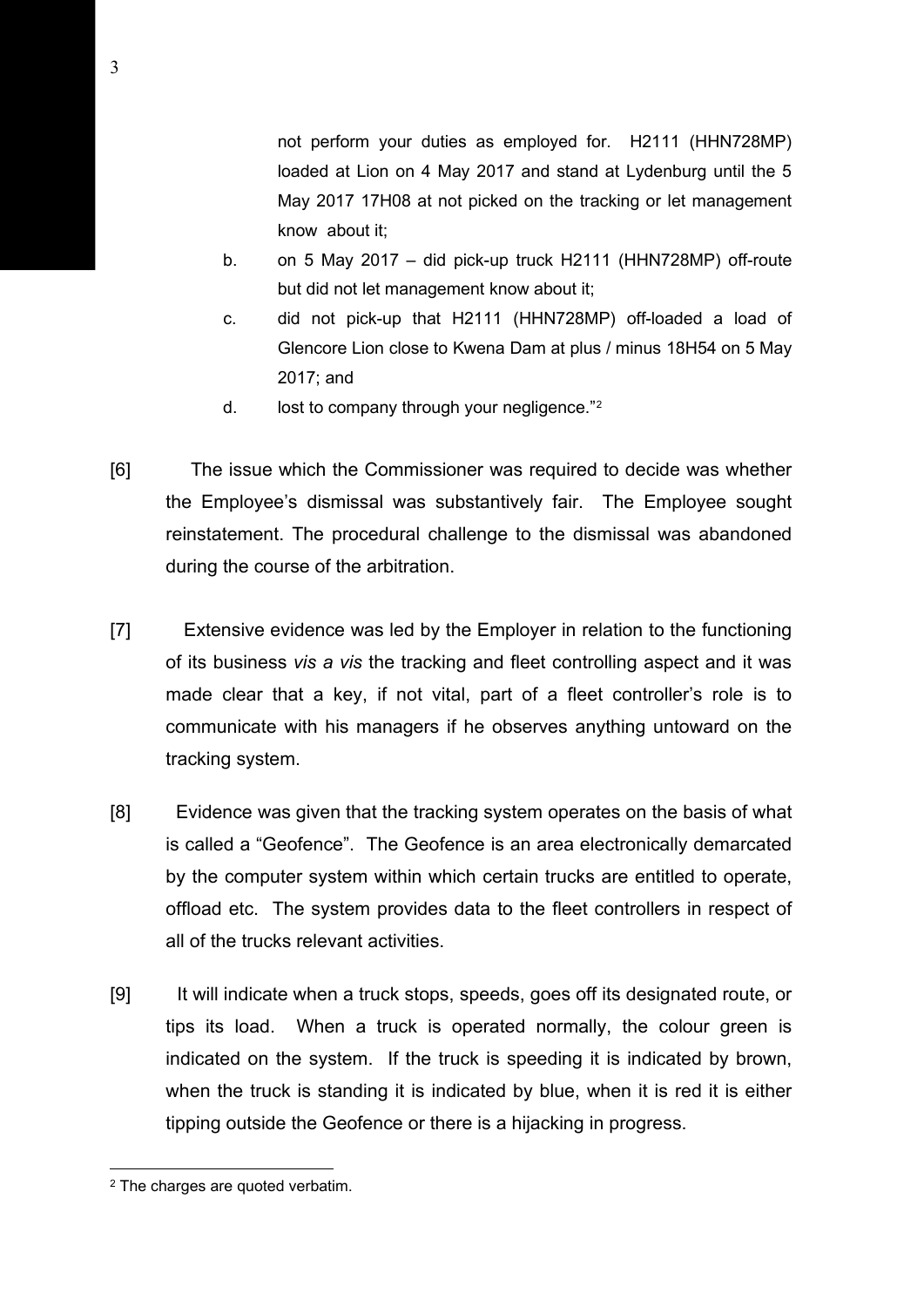- [10] If a truck departs from the demarcated Geofence space, the system gives an alert that the driver is off route.
- [11] It is also possible, not only to view the activities of a truck as they are happening, but also to view the activities of the truck historically.
- [12] The trucks also have a hijack panic button which gives an alert to the fleet controller on the tracking system when operated by a driver.
- [13] It was emphasised in the evidence of Mr David Wessels ("Mr Wessels") on behalf of the Employer that there is "*one golden rule, communication and communication, if you see something wrong you immediately report it to your superiors*".[3](#page-3-0) This was not disputed. There was no attempt by the Employee to establish criteria in terms of which certain failures to communicate events were acceptable.
- [14] Mr Wessels gave evidence that the Employee had sent a bulk SMS to all drivers "*not to use the Bambi road, so all the drivers knows*."[4](#page-3-1) This was the evidence of the Employee in his statement as read by Mr Wessels at the arbitration.[5](#page-3-2) This statement was not challenged in evidence and further, the last two lines states "*I know it is my job to check history but only check movement"*[6](#page-3-3) was similarly not challenged.
- [15] Mr Wessels further stated that a condition such as this, where there are four trucks off road is an event which constitutes *"a big red light"* and "*big trouble*"[.7](#page-3-4) Further evidence was given by Mr Wessels that there are a number of members of management who the Employee could have contacted under the circumstances.
- [16] The Employee gave evidence and, with respect, even without the benefit of having seen the demeanour of the witness it is quite apparent that he was

<span id="page-3-0"></span><sup>3</sup> Transcript page 14 lines 10 to 14

<span id="page-3-1"></span><sup>4</sup> Transcript page 23 lines 20 to 24, cited verbatim

<span id="page-3-2"></span><sup>5</sup> Page 10 fourth last line

<span id="page-3-3"></span><sup>6</sup> Page 23 line 25 to page 24

<span id="page-3-4"></span> $7$  Page 25 and 26.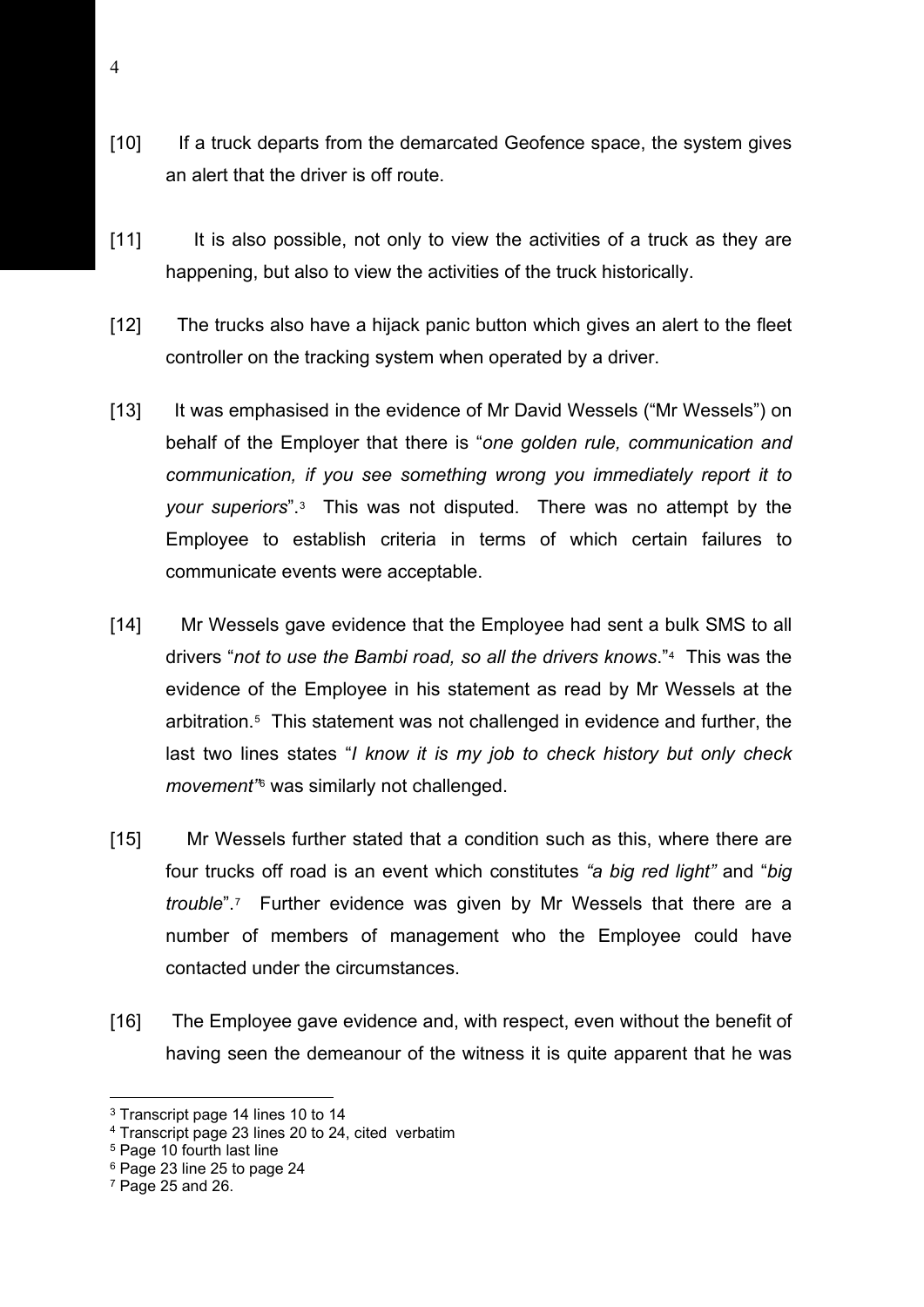being less than candid with the Commissioner.

- [17] The versions which he gave in his evidence was far removed from what had been stated by the Employer's witnesses, yet none of these versions were put to the Employer's witnesses. This is not only highly irregular but it seriously calls into question the veracity of the Employee's case as a whole.
- [18] For example, the Employee says that there was another fleet controller who ought to have reported the vehicles being off-road as well. He also said that the tracking system shows the route, but if the truck took a wrong route it cannot indicate it.[8](#page-4-0)
- [19] This is not only completely at odds with the evidence of the Employer's witness, but manifestly highly improbable.<sup>9</sup> He also says that only the senior controller has access to this system which shows the actual movement of the truck. Again this is highly contradictory and improbable.
- [20] The Employee then says that his failure to observe could have happened because of so many trucks he was involved in, one or two could have been missed, unnoticed. Again this flies in the face of his previous evidence.[10](#page-4-2)
- [21] The Employee also says that it was he who stopped the "Bambi road" route and he did it through a WhatsApp message, but some of the driver's don't have WhatsApp on their phones so they wouldn't have known of the change. It will be borne in mind that in his statement he refers to messages not WhatsApps. Again, the prospect that the cancellation of the route would have been done by the employee without it being effective, to the knowledge of the Employee, or where the Employee should have known, is highly improbable.
- [22] In cross examination, notwithstanding his presence throughout the arbitration, the Employee denies having heard what the witnesses said

<span id="page-4-0"></span><sup>8</sup> Page 102 .

<span id="page-4-1"></span><sup>9</sup> Page 102.

<span id="page-4-2"></span><sup>&</sup>lt;sup>10</sup> Page 108 of the transcript lines 13 to 15.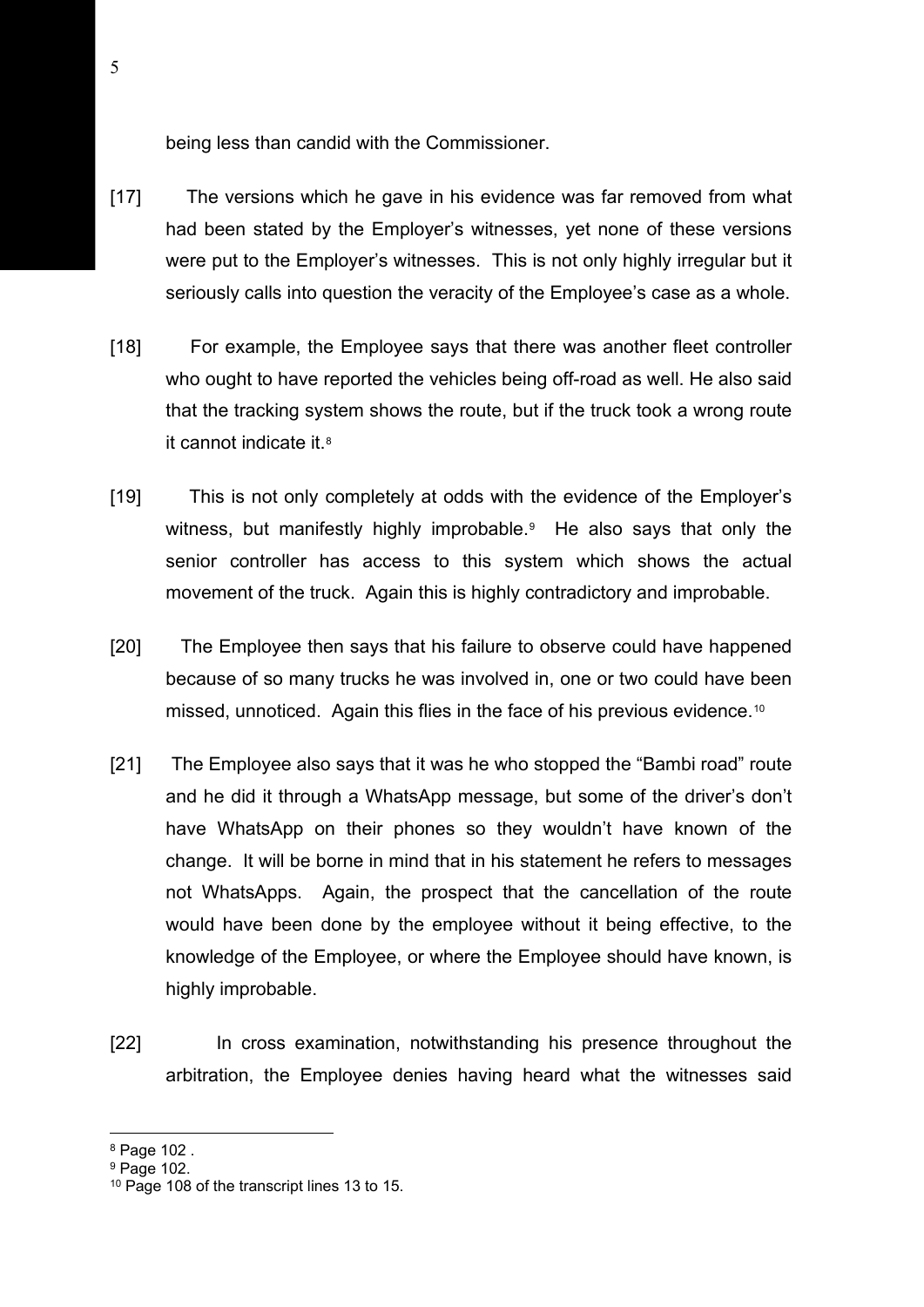about the truck tipping. Again this is simply unsupportable.[11](#page-5-0) His representative and his failure to put the Employee's version to the witnesses casts a deep shadow over his case.

[23] In this regard the Labour Court in *Masilela v Leonard Dingler (Pty) Ltd*[12](#page-5-1) held that:

> "[28] …It is trite that if a party wishes to lead evidence to contradict an opposing witness, he should first cross-examine him upon the facts that he intends to prove in contradiction, to give the witness an opportunity for explanation. Similarly if the court is to be asked to disbelieve a witness, he should be cross-examined upon the matters that it will be alleged make his evidence unworthy of credit. In Small v Smith 1954 (3) SA 434 (SWA) Claassen J said at 438 –

> …It is grossly unfair and improper to let a witness's evidence go unchallenged in cross-examination and afterwards argue that he must be disbelieved.'

[24] In *President of the Republic of South Africa and Others v South African Rugby Football Union and Others*[13](#page-5-2) the Constitutional Court held that –

> "[61]… If a point in dispute is left unchallenged in cross-examination, the party calling the witness is entitled to assume that the unchallenged witness's testimony is accepted as correct. This rule was enunciated by the House of Lords in Browne v Dunn and has been adopted and consistently followed by our courts.

[25] The Employee further gave evidence that "*if during the time when the truck was offloading I was in the office I should have seen it, because (inaudible) the latest stage when the truck was approaching N4. I asked them why they are using that route. They said that they do not know whether that*  route is still being used or not, because their phone does not have

<span id="page-5-0"></span><sup>&</sup>lt;sup>11</sup> Page 128 of the transcript.

<span id="page-5-1"></span><sup>12</sup> (2004) 25 ILJ 544 (LC).

<span id="page-5-2"></span> $13\,2000(1)$  SA 1 (CC).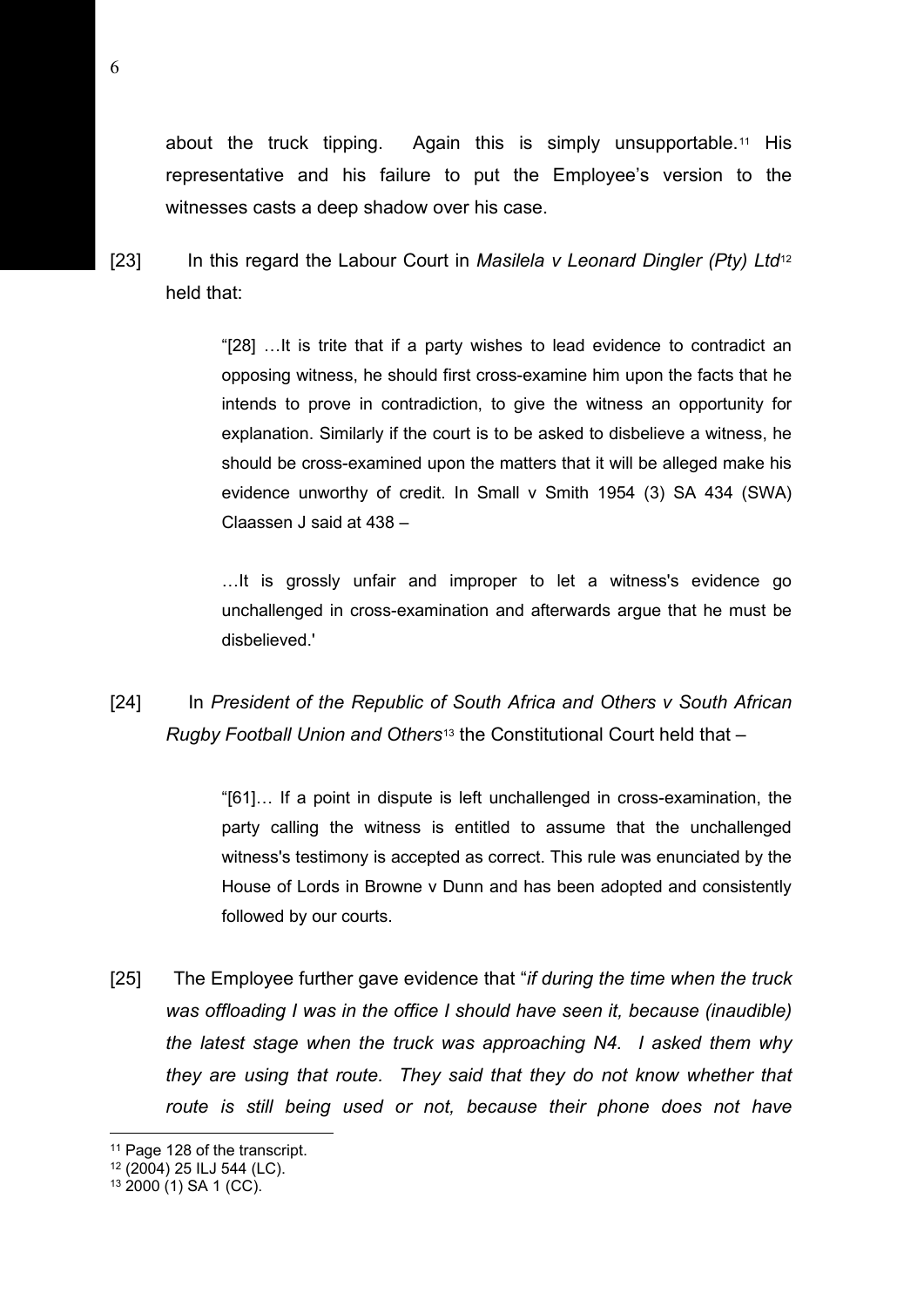#### *WhatsApp so they missed the information*."[14](#page-6-0)

[26] This is entirely contradictory to the Employee's earlier evidence. Earlier he says that he cannot see when trucks go off road and he cannot tell when trucks are tipping. Again this is simply not credible evidence. Effectively the Employee denies the "history" function of the system in respect of which unchallenged evidence was given by the Employer, and then admits that the tipping would have been visible in the history function of the system[.15](#page-6-1) 

#### The material parts of the award

[27] In essence there is only one paragraph of the award which is relevant for the purposes of determining this review application.[16](#page-6-2)

> "In this case, I seriously doubt if the applicant's defence on constancy (consistency)[17](#page-6-3) will find any application. The only critical question to be determined in this case is whether the applicant's failure to report to his superiors about the four trucks that was using unauthorised route justifies immediate dismissal. In digesting this question, I took into account the reason why the applicant failed to report, his effort in contacting the four drivers in question, the fact that such route had just been cancelled a week before, his inability to noticed that the load was already tipped illegally and the fact that the driver in question ran way til to date."

#### The grounds for the review application

- [28] The following grounds of review were advanced on behalf of the Employer:
	- 28.1 the Commissioner didn't properly apply his mind to the evidence that the Employee saw four trucks going off the route; and
	- 28.2 he failed to apply his mind to the evidence that the Employee did not

<span id="page-6-0"></span><sup>&</sup>lt;sup>14</sup> Page 135 of the transcript, this passage is quoted verbatim.

<span id="page-6-1"></span><sup>15</sup> Page 139 lines 5 to 9 of the transcript.

<span id="page-6-2"></span><sup>16</sup> Paragraph [24] page 17 of the bundle.

<span id="page-6-3"></span><sup>&</sup>lt;sup>17</sup> My insert, save for this insert the passage is quoted verbatim.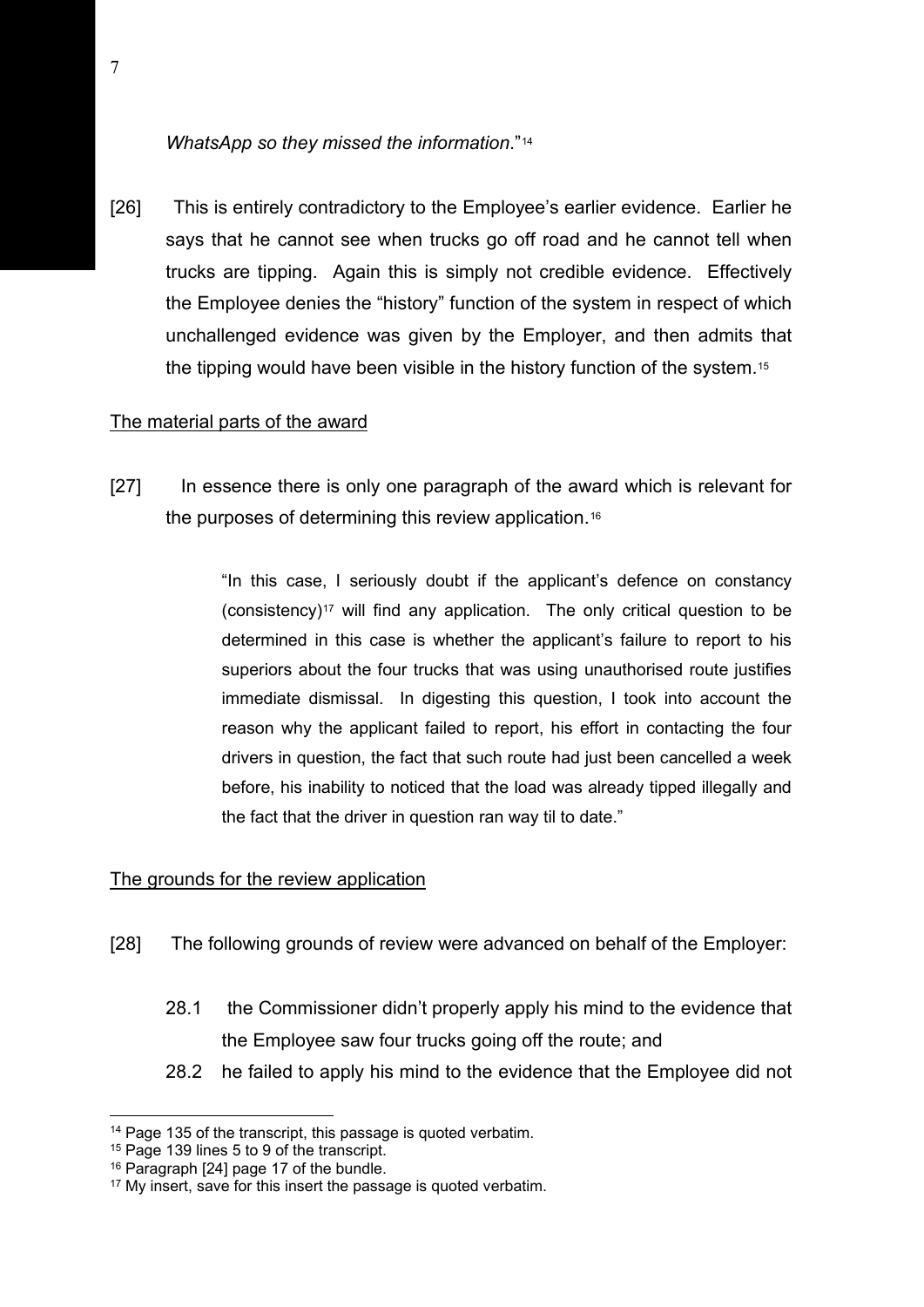report the authorised use.

- [29] If regard is had to the passage referred to above it is indeed the case that the Commissioner did not properly consider this evidence that was before him. He says that he took into account the reason why the Employee failed to report, yet there was no satisfactory reason given. The Employee simply stated that he phoned the relevant drivers and that he had informed them by WhatsApp and some of them did not have WhatsApp on their cellphones. Neither these, nor the other feeble reasons allegedly given by the drivers, are reasons for the Employee to not report the trucks going off route. Nor is the fact that the instruction had only been given a week before. The Commissioner entirely fails to analyse this factual matrix.
- [30] These events must be viewed in the context of clear and unchallenged evidence of the Employer to the effect that communication is key in situations of this nature. Mr Wessels was emphatic in this regard and stated that "*in transport there is one golden rule you call it communication*  and communication. If you see something wrong you immediately report it *to your superiors."*[18](#page-7-0)
- [31] The Commissioner also took into account, in this regard the Employee's inability to notice that the load was already tipped illegally. Even on the Employee's own evidence he would have been able to determine the tipping by looking at the history of the relevant truck's movement. Even to the extent that there might be contradictions in this regard, the Commissioner failed to resolve them in any manner whatsoever.
- [32] The fact that the driver in question ran away is neither here nor there for the purposes of a proper analysis of the evidence by the Commissioner.
- [33] The Commissioner did not apply his mind to the evidence that the financial loss cause to the Employer was approximately R700 000, which illustrates the seriousness of the Employee's conduct and the importance of the

<span id="page-7-0"></span><sup>18</sup> Page 14 of the transcript lines 11 to 14.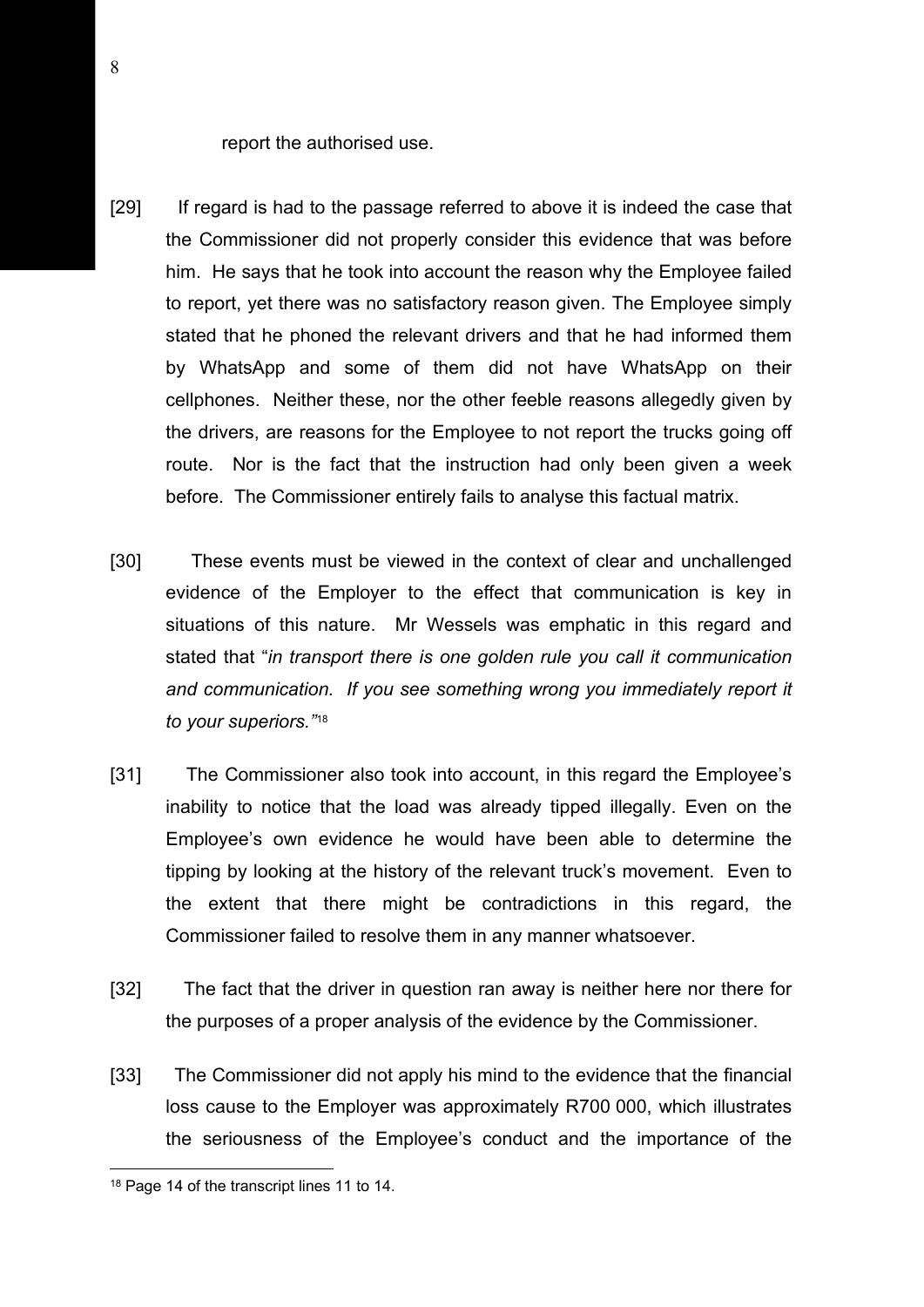tracking and reporting responsibilities which are at the heart of his duties.

- [34] The Commissioner also takes the view that even if the Employee had informed his superiors, same would not have prevented such theft by the driver since the load was already tipped off when he contacted the drivers.[19](#page-8-0)
- [35] There is no evidence to this effect. On the contrary, Mr Wessels gives evidence that people could have been rushed to the scene and that they have people close by $20$ . For all the Commissioner knew at the time, swift action by the Employee in detecting and reporting the unlawful tipping of the load could have led to the theft being prevented or possibly even the thieves being intercepted.
- [36] The Commissioner, by finding as he did, is saying that not reporting is in order. Not only is this a contradiction to the Commissioner's findings that Employees ought to act in good faith towards their employees, but, in addition thereto, it completely undermines the Employers' rules and functioning in relation to the control of its fleet. This is not a proper analysis.
- [37] The Employee did not show remorse*[21](#page-8-2)* nor did he plead guilty. He denied the misconduct. Nevertheless in these circumstances, where the Commissioner effectively finds him guilty of the offence, he was reinstated with R65 200 in back pay.
- [38] The Commissioner failed to take into account that the Employee disingenuously, and without having put the relevant parts of his version to the Employer's witnesses, clung on to a crumbling defence throughout his testimony at the arbitration. This is a factor that the Commissioner should have taken into account against the Employee.
- [39] Another aspect of the Commissioner not taking into account the seriousness of the Employee's conduct is that not only did he not report the

<sup>19</sup> Page 18 paragraph [25].

<span id="page-8-1"></span><span id="page-8-0"></span><sup>20</sup> Transcript page 18 lines 15 ff.

<span id="page-8-2"></span>*<sup>21</sup> County Fair Foods (Pty) Ltd v CCMA and Others* [1999] 11 BLLR 1117 (LAC) paras [17] to [18].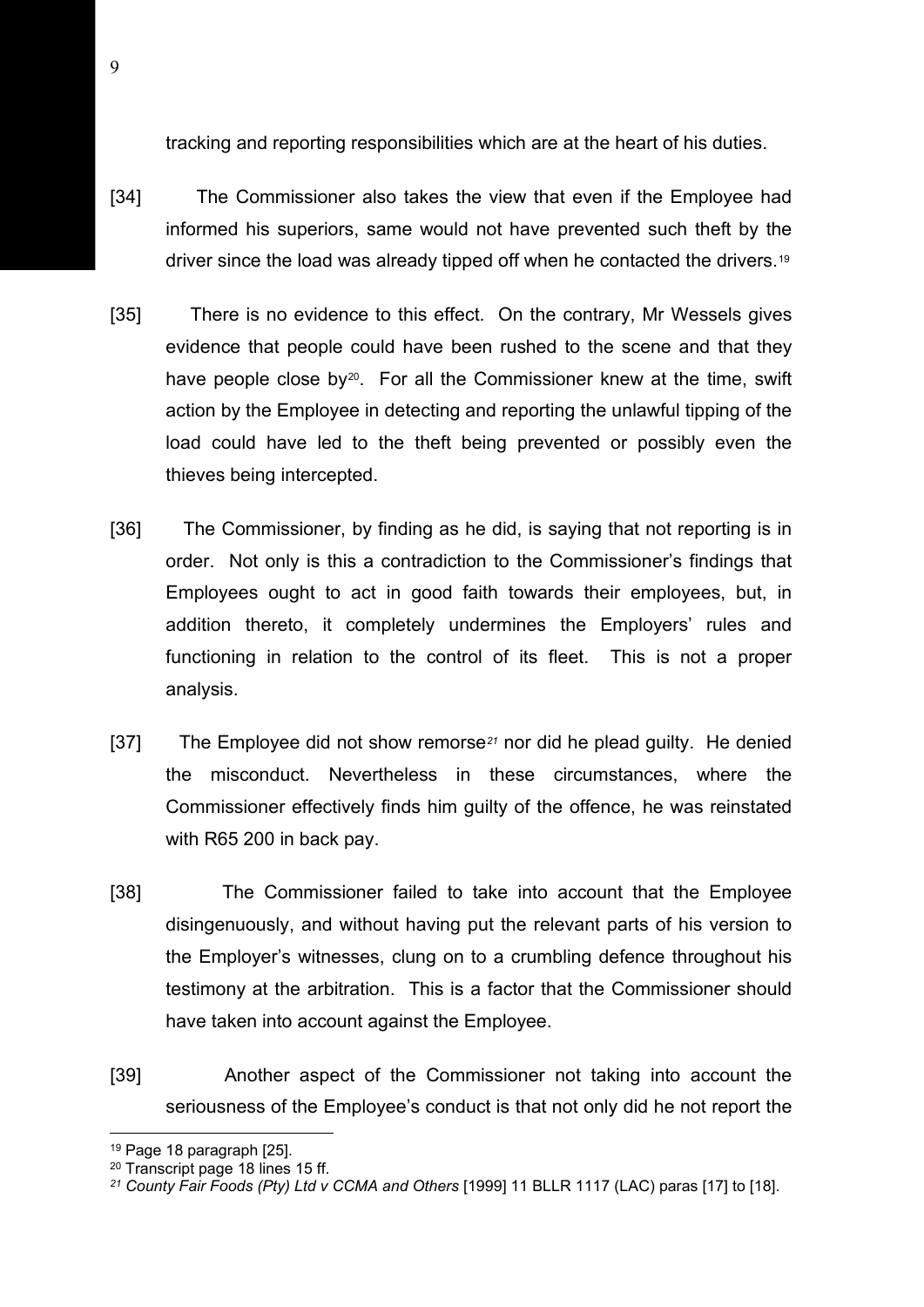four trucks having left the route, but he also did not report that the relevant truck had been stationary in Lydenburg for a period of 19 hours.<sup>22</sup> It is indeed the case that the Commissioner took no account of these aggravating factors relative to sanction which he should have properly considered.

- [40] Juluka Johnathan Kubayi, a senior fleet controller in the employ of the Employer gave evidence and emphasised the importance of communication, which the Commissioner simply failed to take proper account of.
- [41] The Commissioner did not undertake a balanced assessment of the fairness of the sanction of dismissal comparing properly and analytically between the interests of the Employee and the Employer. He considered the Employee's situation virtually exclusively.
- [42] In the premises and with regard to the seminal dictum in S*idumo and Another v Rustenburg Platinum Limited and Others*[23](#page-9-1) I am of the view that the Commissioner come to a conclusion on sanction that a reasonable Commissioner could not have come to.
- [43] Notwithstanding that the question of fairness does involve a value judgment on the part of each individual commissioner, and that there are a range of outcomes which can be regarded as reasonable, the facts of this matter indicate that the Employee conducted himself in a manner which was entirely contrary to his obligations in terms of his employment contract and that this had serious consequences for the Employer. Not only this, but if the Commissioner's award stands it will create for the Employer a grey and uncontrollable area in a key part of its business, where other fleet controllers would be able to escape the consequences of their misconduct on the thinnest of excuses.

[44] The Employee's conduct in not having his version put to the Employers'

<span id="page-9-0"></span><sup>22</sup> Page 7 lines 22 to 23 of the transcript

<span id="page-9-1"></span><sup>23</sup> [2007] 12 BLLR 1097 (CC)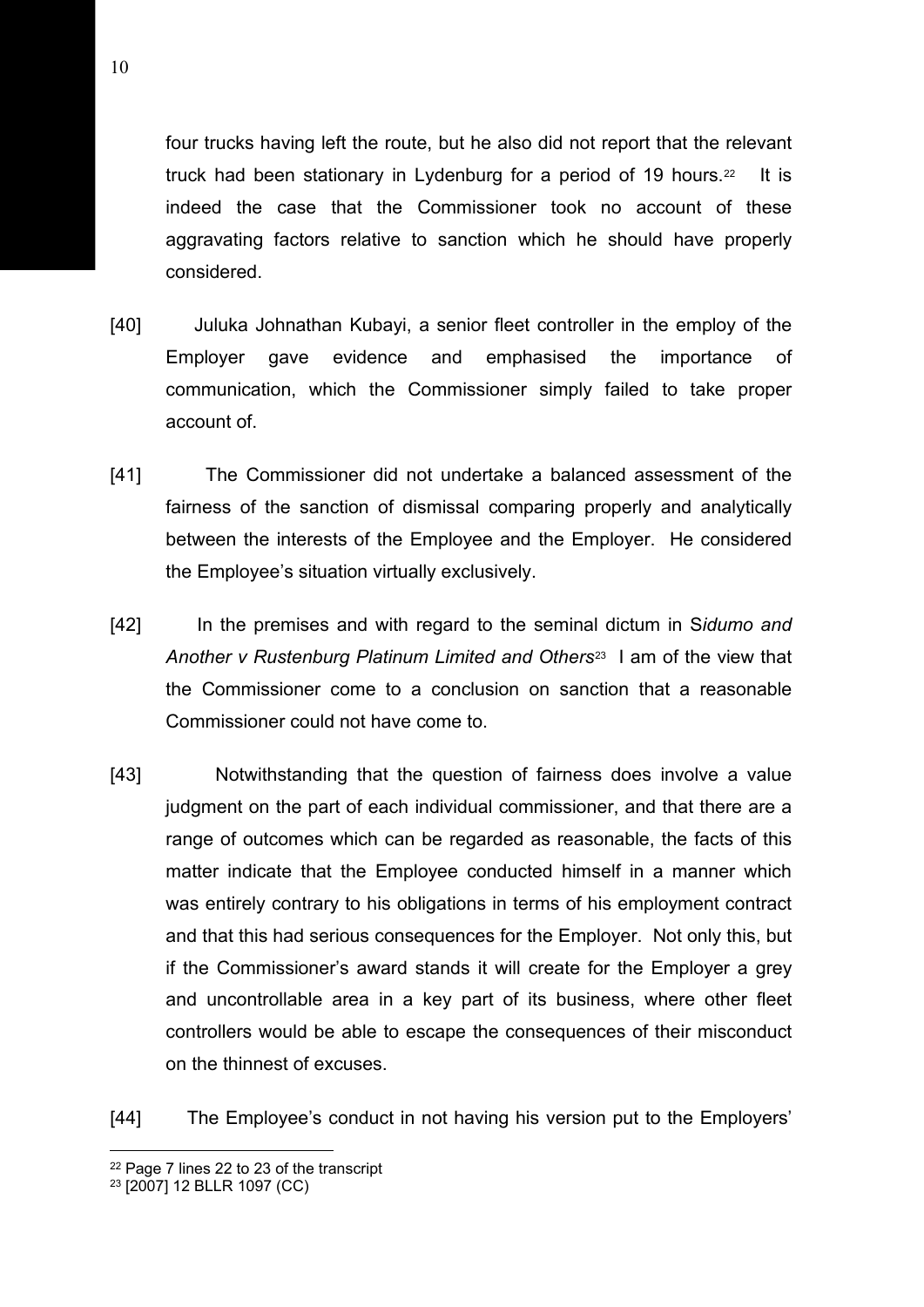witnesses and then advancing a version which is clearly not plausible or reasonably believable must be held against him. The Commissioner simply failed to have any regard to the manner in which the Employee conducted his case in this regard.

- [45] Bearing in mind that I have all of the relevant material in this matter before me, and that many of the facts are common cause, I am of the view that it would be a forgone conclusion if this matter were returned to the Bargaining Council to reconsider the decision.[24](#page-10-0)
- [46] The remission of this matter to go back to the Bargaining would simply cause further delays and I am in as good a position as the Commissioner was to decide the matter.<sup>[25](#page-10-1)</sup>
- [47] Accordingly I make the following order –

## Order

- 1. The award is set aside;
- 2. the award is substituted with a finding that the dismissal of the Employee was substantively fair;
- 3. there is no order as to costs.

Snider, A J Acting Judge of the Labour Court of South Africa

\_\_\_\_\_\_\_\_\_\_\_\_\_\_\_\_\_\_\_\_\_\_\_\_\_\_\_

Appearances:

<span id="page-10-0"></span><sup>24</sup> *CSO Valuation (Pty) Limited v CCMA and Others* [1998] 12 BLLR 1271 (LC).

<span id="page-10-1"></span><sup>25</sup> Ibid at [19]; *Tedco Plastics (Pty) Limited v NUMSA and Others* (2000) 21 ILJ 2710 (LC).